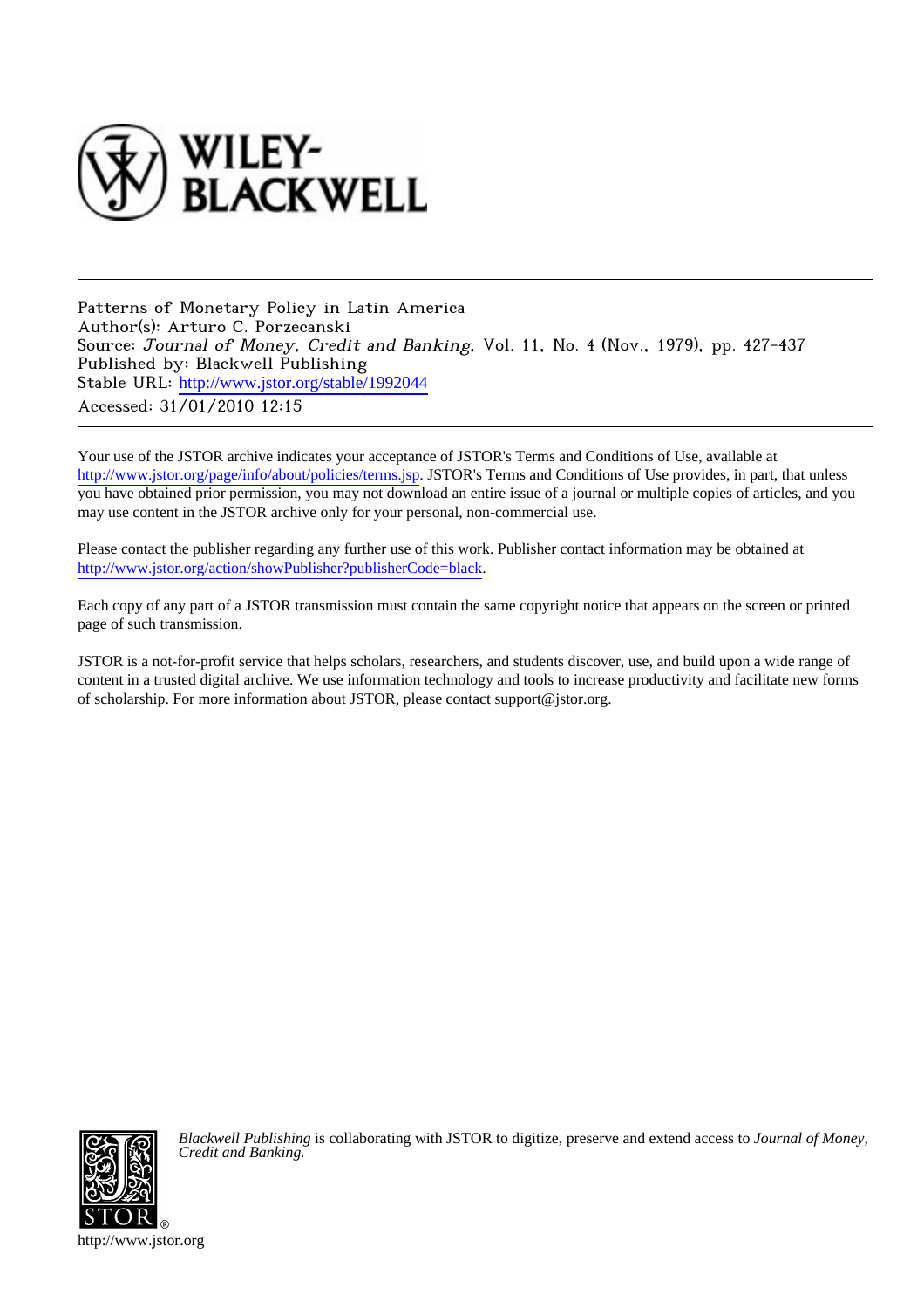# **Patterns of Monetary Policy in Latin America**

**THIS STIJDY SEEKS to identify the objectives of monetary policy in five Latin American countries. The method employed here is based on the "reaction function" approach first used by Reuber [6] for the case of Canada and by Dewald and Johnson [1] for the United States, but differs from it in that alternative sets of internally consistent monetary policy objectives are defined a priori, namely, before estimates of the authorities' reaction patterns are obtained empirically.** 

# **1. THEORETICAL ASPECTS**

**The quantitative approach to the study of the economic determinants of monetary policy had its beginnings in the early 1960s with the publication of the above-mentioned studies, and ever since additional-and ever more sophisticated studies of monetary policy have been carried out in the United States and other industrial countries such as Japan (see, for instance, [4, 8]). Past research has aimed at: (1) identifying the economic variables that have had a systematic influence upon the actions of the monetary authority and, by so doing, obtaining more precise information on the revealed objectives of said authority; (2) pointing out the existence of internal contradictions among the stated or sought-after objectives of the central bank, discrepancies between what was said and then done by the** 

**\*This was first written while I was a research economist with the Centro de Estudios Monetarios**  Latinoamericanos (CEMLA). I am grateful to Mario Blejer, Adolfo Diz, Valeriano García, Pedro Pou, **and the late Harry G Johnson for usefut comments and suggestions The views expressed here are mine alone.** 

**ARTURO C. PORZECANSKI is assistant economist, Morgan Guaranty Trust Company of New York.** 

0022-2879/79/1179-0427\$00.50/0 © 1979 Ohio State University Press **JOURNAL OF MONEY, CREDIT, AND BANKING, vol. 11, no. 4 (November 1979)**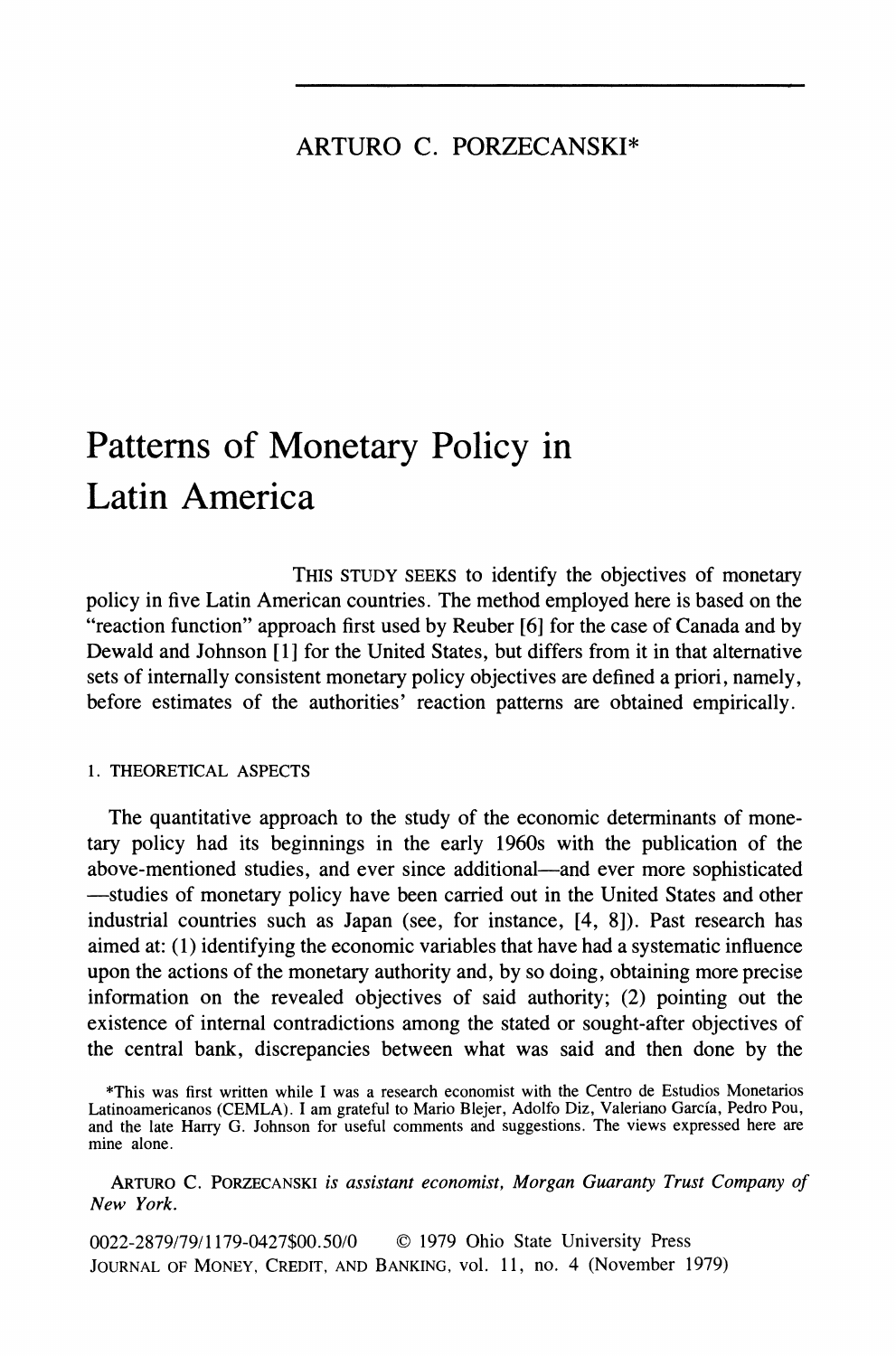**monetary authority, or changes in the objectives of monetary policy over time; and (3) improving the specification and, therefore, the predictive ability of large-scale macroeconometric models that would otherwise contain an inherent statistical bias, as Goldfeld and Blinder [3] as well as Lombra and Torto [5] have shown.** 

**Studies of this kind have traditionally involved the search for a statistically significant relationship between several general, quantifiable objectives of monetary policy and some economic variables believed to be representative of those objectives. Since central banks and central bankers often mention goals such as the maintenance of price stability and external equilibrium and the achievement of full employment and rapid economic growth, past studies have tended to boil down to an estimation of the effect of changes in, say, the rate of inflation, the level of international reserves, the rate of unemployment, and the growth rate of GNP or industrial output on one or more indicators of monetary policy. This method,**  however, whereby data are allowed to dictate the conclusions without an explicit **testing of behavioral hypotheses, is obviously unappealing from a methodological**  point of view-and is now dismissed by many researchers, who liken it to **conducting a fishing expedition. By emphasizing only statistically significant relationships, the approach tends to pass over the fact that central banks cannot actively or effectively pursue as many objectives as they are pledged to do, and thus central bankers concern themselves in practice only with a narrow and more achievable set of policy objectives.** 

**The need to define probable policy reaction patterns before one begins to estimate potential empirical relationships becomes especially apparent when one attempts to understand the behavior of Latin American central banks. On the one hand, an examination of their annual reports and public statements reveals that these institutions are also formally committed to the four general objectives mentioned above. It is difficult, in fact, to discover any obvious intercountry differences in stated policy objectives. On the other hand, however, since there are Latin American countries with a tradition of price-level and currency stability alongside others with a history of high inflation and frequent devaluations, the absence of explicit differences reflects, above all, an inconsistency between the objectives that are announced in writing and those pursued in practice. To test for the existence of**  such a dichotomy adds little to our understanding of the reasons for Latin America's **macroeconomic heterogeneity and the motivations of its central bankers.** 

**In view of the desirability of deriving testable hypotheses, and in light of empirical realities in Latin America, it seems useful to begin by postulating two fundamental, alternative patterns of central bank behavior identified hereafter as pattern A and pattern B. The former corresponds to a monetary authority whose principal objective is the maintenance of price and currency stability, whereas the latter is typical of a central bank that pursues objectives (defined below) that have, as consequences, a certain (but varying) rate of inflation and a given (but adjustable) pace of devaluations.** 

**Take first the case of a pattern A monetary authority. Once the authority has fixed the exchange rate and is determined to defend it, monetary policy will have to be**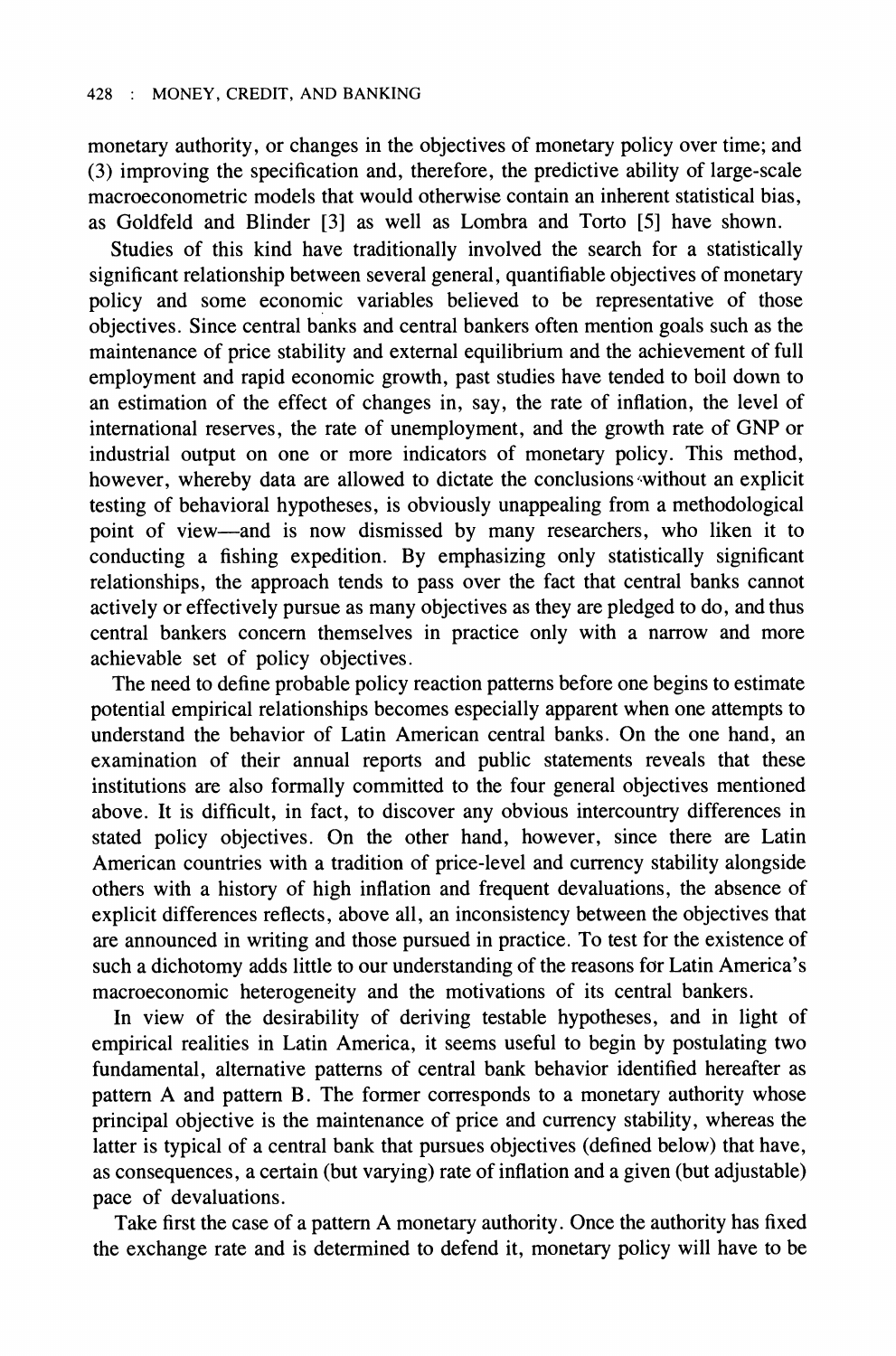**geared to prevent external disequilibria. For example, if the international reserves of the central bank begin to decrease, a restrictive policy will have to be adopted in an effort to induce a fall in aggregate demand and a rise in interest rates. If inflationary**  pressures accelerate, threatening to surpass those in trading-partner countries, the central bank will be expected to adopt contractionary measures to prevent the loss of **export markets and an increase in import demand. Finally, assume that the country's real income begins to grow faster than previously. This will have two contradictory implications for the monetary authority, as the demand for both imports and money will now grow more rapidly. The first effect calls for a restrictive policy, and the second calls for a measured expansion of monetary aggregates. One way to resolve the puzzle is for the central bank to take account of the relevant lags. If the demand for money is a function of a long-run, permanent measure of income, and import demand is a function of a short-run, current measure of income, then the policy dilemma does have a solution. Faced with an unusually high rate of income growth in a given time period, the central bank will take restrictive action in defense of the balance of payments. On the other hand, a sustained increase in the growth rate of output will likely motivate a more expansionary policy aimed at meeting the growing demand for cash balances.** 

**However, it is difficult to tell, a priori, which of these various indicators will actually be followed by a pattern A central bank. In a country where international reserves fluctuate a great deal because export eamings are very seasonal, changes in reserves may be discounted by the central bank because they are not a faithful indicator of true external imbalance. Similarly, the relevance of changes in the rate of domestic inflation depends on whether the central bank believes that they accurately warn of impending changes in comparative cost advantage. Finally, the usefulness of income growth as a leading indicator depends on the extent to which the dual effects of changes in the rate of income growth are separable as well as on the stability of the relevant lags.** 

**In summary, for a pattern A monetary authority we can expect a reaction function of the following type:** 

$$
X_t = a_0 + a_1 R_{t-n} + a_2 I_{t-n} + a_3 Y_{t-n} + u_1,
$$
 (1)

where  $X$  is an indicator of monetary policy such that an increase in  $X$  is a sign of monetary expansion and a decrease is a restriction; R is an indicator of international reserves; I is an indicator of inflationary pressure;  $\dot{Y}$  measures real income growth; and  $u_1$  is the statistical residual. According to the above discussion, one would expect  $a_1 \ge 0$  and  $a_2 \le 0$ . With regard to the coefficient for  $\dot{Y}_{t-n}$ , one would anticipate  $a_3 < 0$  when the central bank believes that the effect on import demand is dominant;  $a_3 > 0$  when the demand-for-money effect is dominant; and  $a_3 = 0$ **when, due to uncertainty, the central bank does not react to changes in Y. To have a**  testable hypothesis, obviously, either  $a_1$  or  $a_2$  or  $a_3$  will have to be statistically **different from zero.**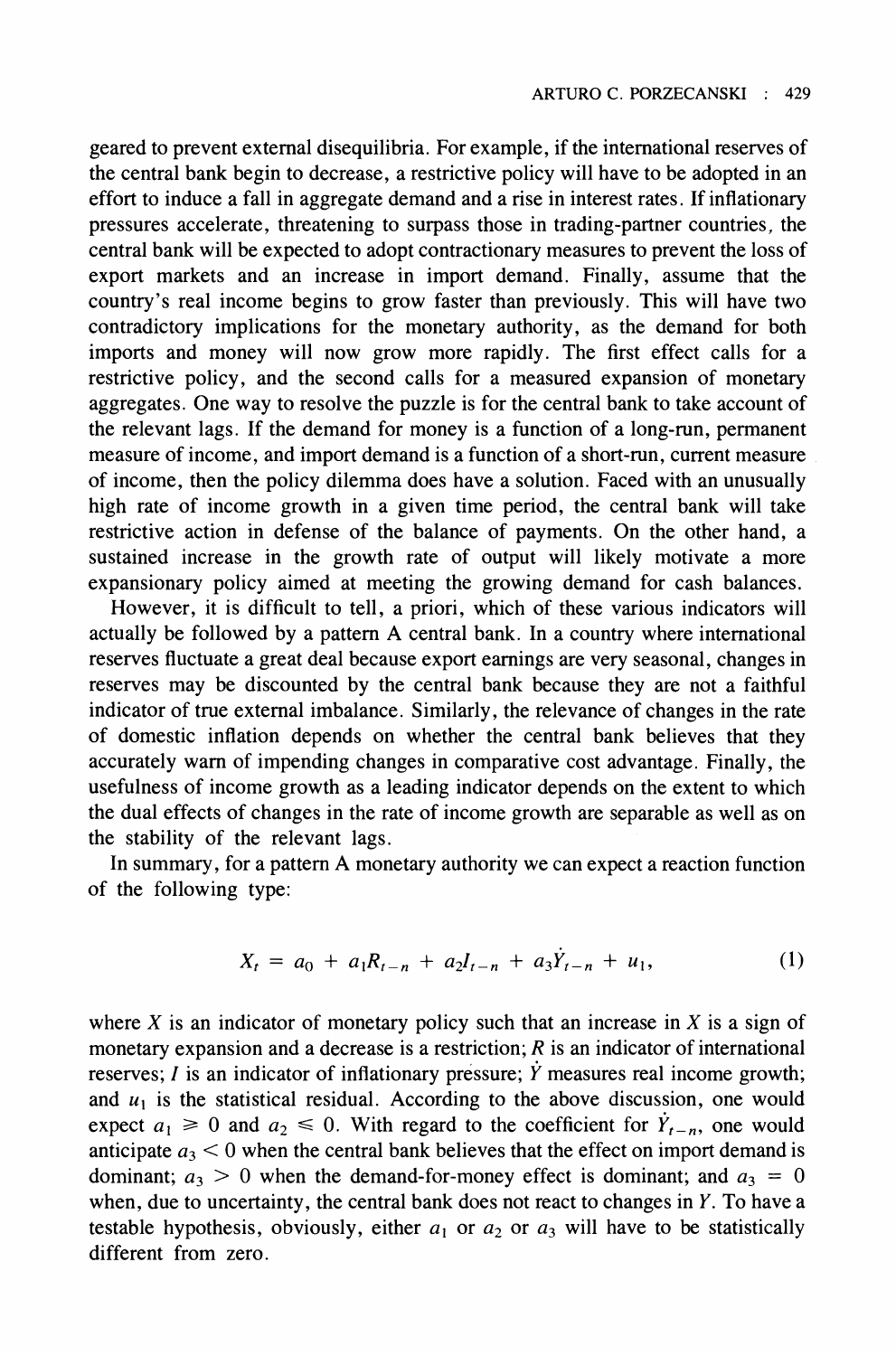We turn now to a pattern B monetary authority, which is characterized by the **fact that, as it pursues its objectives, it contributes to inflation and the need for periodic exchange-rate adjustments. This is the case, for example, of a monetary authority that must regularly finance the government's fiscal deficit. It may also be that of a central bank committed to the maintenance of a certain level of real liquidity in the economy even if it means validating exogenous or past price-level increases. Finally, it can be the case of a central bank that utilizes monetary policy to try to determine the rate of unemployment. Clearly, in none of these three cases will the balance of payments be a constraint on central bank action unless, of course, minimizing the frequency or size of parity adjustments is also an objective of the monetary authority.** 

**The expected relationship between key macroeconomic indicators and monetary policy depends on which of the three objectives is the principal one: Indeed, when**  the main objective is to passively supplement the government's revenue needs **through the printing press, one can expect a positive relationship between the rate of inflation and the rate of monetary growth. Perhaps a numerical example will best illustrate the point. Suppose that when the price level is 100, government spending is 1,000 currency units, fiscal revenues are 800 units, and the central-bank financed deficit is 200 units. Say that, at the end of the second year, the price level has doubled and so have spending (2,000), revenues (1,600), and the deficit (400). Assume that, by the end of the third year, the price level has moved from 200 to 300, government spending is 3,000, revenues are 2,400, and the 20 percent deficit is covered through borrowing in the amount of 600 units. In other words, under admittedly simple assumptions, for a 100 percent rate of inflation a given deficit requires a 100 percent increase in credit to the public sector, whereas for 50 percent inflation the necessary credit increase is 50 percent. Although the implicit unitary coefficient will likely not be observed because of the special assumptions that would be required to hold, it is nevertheless true that, unless there is a concomitant**  reduction of credit to the private sector, more rapid inflation in period *t* will ne**cessitate, by increasing the nominal quantities involved, a greater expansion of**  credit in period  $t+1$ .

**Whenever the principal objective of the central bank is to maintain approximately constant, at every moment of time, the level of real liquidity in the economy**  defined, say, as the proportion of money to nominal income, one can expect a **positive relationship between money supply and prices as well as between money and real income; or, in more dynamic terms, a positive association between monetary growth and both inflation and the rate of output growth. This is so because an increase in real income will positively affect the demand for real cash balances that will result, unless countered by a policy of easier money, in a decrease in real liquidity. Similarly, past or exogenously given price-level changes will lead to corresponding adjustments in the money supply, as the monetary authority seeks passively to adjust the stock of money to the nominal value of transactions ("the needs of trade").**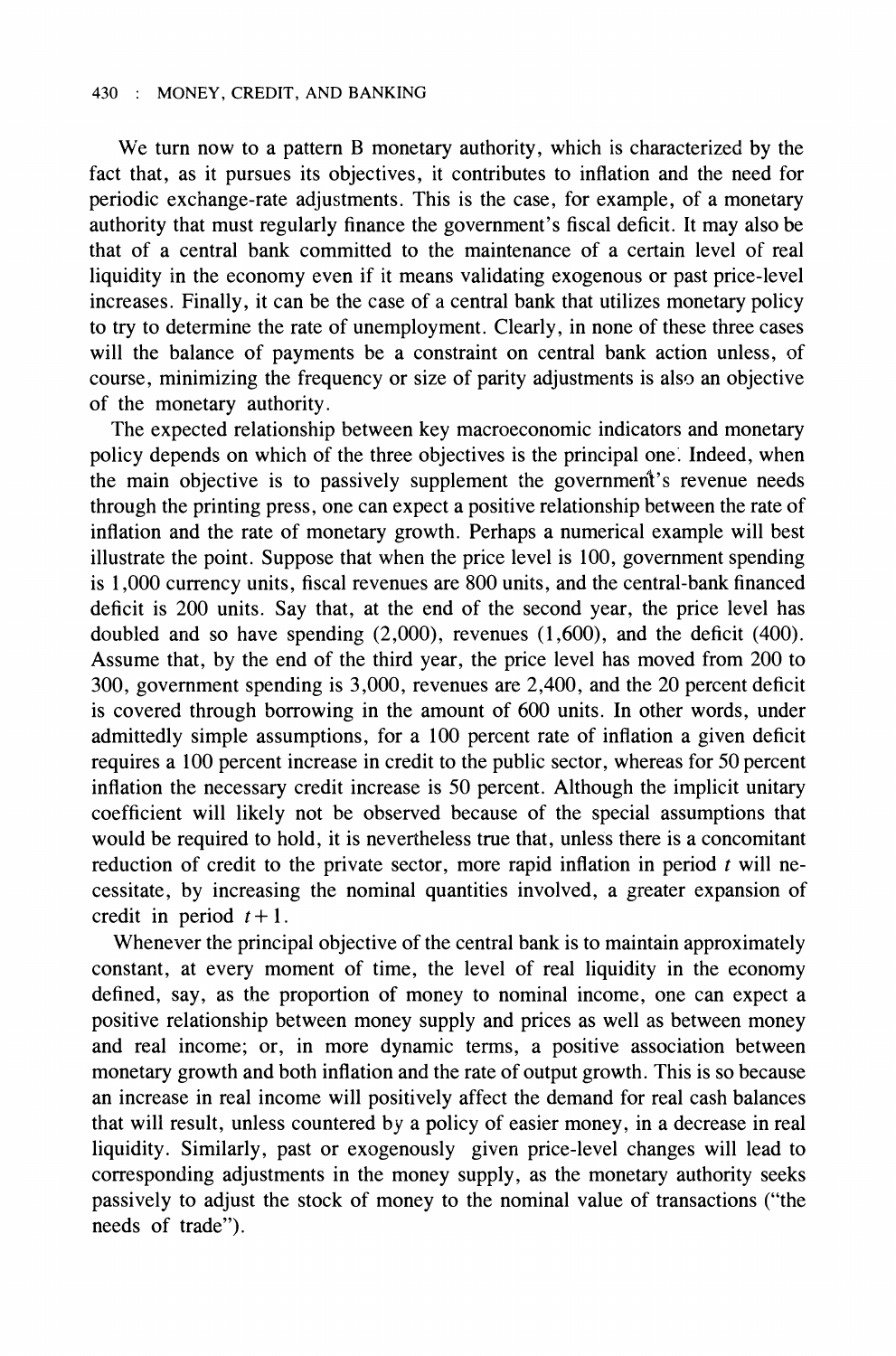**Finally, when the foremost objective of the central bank is the attainment of a lower rate of unemployment than that which results from the interaction of market forces, it is possible to expect, of course, a positive relationship between unemployment and the availability of money.** 

**In summary, for a pattern B monetary authority one can anticipate a reaction function of the following type:** 

$$
X_t = b_0 + b_1 I_{t-n} + b_2 \dot{Y}_{t-} + b_3 U_{t-n} + u_2, \qquad (2)
$$

where  $X$ ,  $I$ , and  $\dot{Y}$  have the same meaning as before and  $U$  is the rate of **unemployment. Depending on its main objective, a type B central bank can be**  expected to react as follows: (a) when it is required to finance the government's budgetary gap,  $b_1 > 0$ ,  $b_2 = 0$ , and  $b_3 = 0$ ; (b) when it attempts to maintain real liquidity,  $b_1 > 0$ ,  $b_2 > 0$ , and  $b_3 = 0$ ; and (c) when it seeks to manipulate the rate of unemployment,  $b_1 = 0$ ,  $b_2 = 0$ , and  $b_3 > 0$ .

## **2. EMPIRICAL ASPECTS**

**For estimation purposes, the rate of growth of domestic credit provided by the consolidated banking system was chosen as the relevant indicator of monetary policy. The reasons are first, the available evidence suggests that in Latin America the volume of credit is indeed controlled by the central bank, in the sense that changes in base money or bank reserves do affect bank deposits throughout the**  banking system in about one to three months (see [2, 7])—implying that quarterly **variations in credit can be taken to reflect the result of monetary policy; second, the alternative measures of money explicitly incorporate the volume of international reserves, and this would be misleading since in the short run most central bankers treat such reserves as exogenous; and, third, it is apparent that in most Latin American countries the instrument that equilibrates demand and supply of credit is rationing and not the rate of interest. This last observation means that (1) it is better to analyze changes in the quantity rather than the price of credit, and (2) it is likely that an identification problem will not be encountered.** 

**The empirical analysis is carried out in terms of rates-of-change rather than in terms of levels or first differences of the variables. This is so because an examination of internal documents pertaining to monetary management as practiced in several Latin American central banks reveals that it is a target growth rate of credit that is set, rather than a given change in the absolute amount of credit. In addition, an analysis in terms of rates of change usually helps prevent econometric problems such as autocorrelation and multicolinearity.** 

**Finally, the various tests are undertaken using quarterly data. Indeed, with annual series it would be virtually impossible to separate between cause and effect, namely, between the disturbance that triggered a reaction on the part of the central**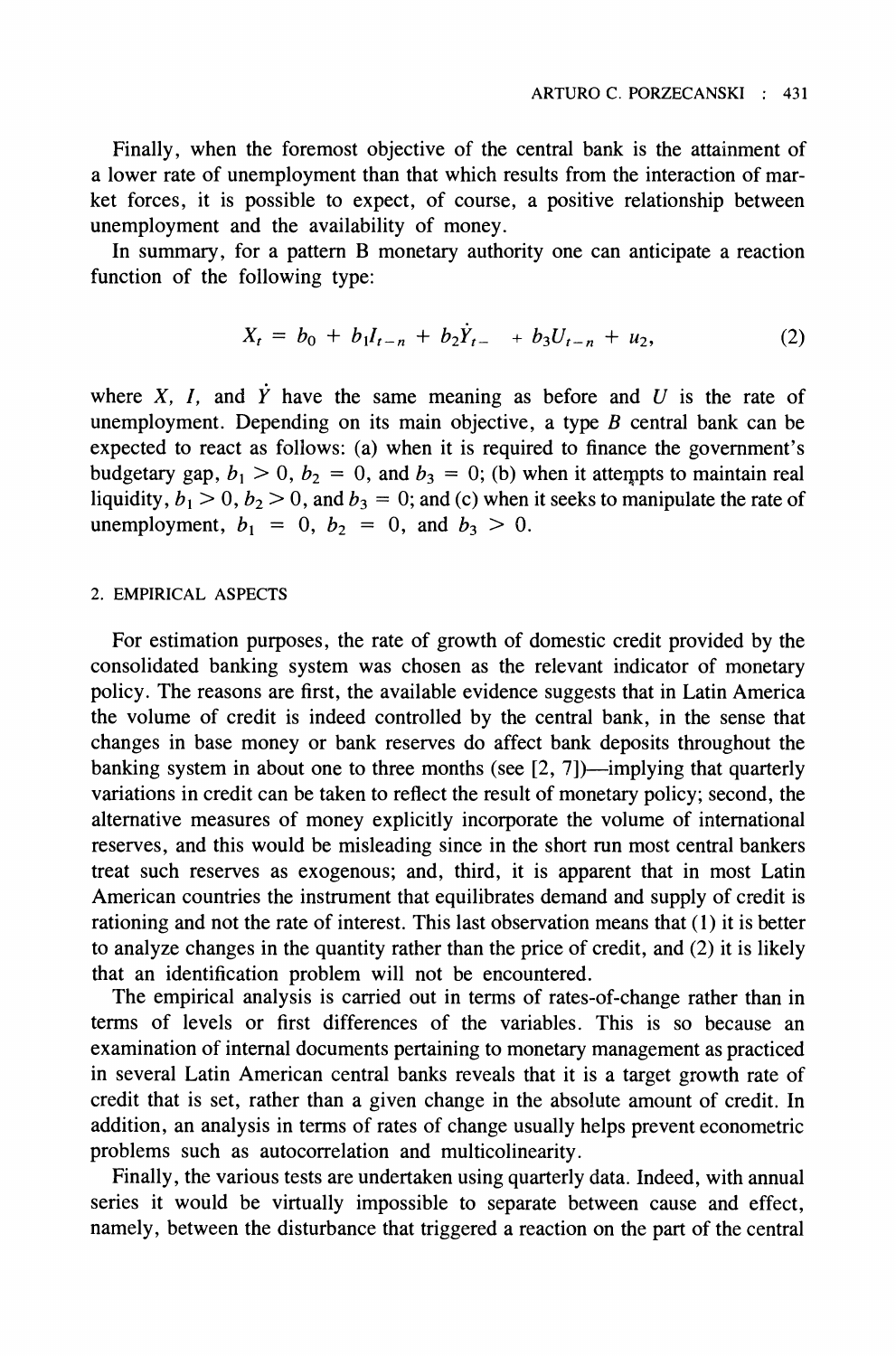**bank and the economic consequences of said reaction. The use of monthly series would be too limiting because, for most Latin American countries, data on the relevant series are unavailable with that frequency. Besides, it would be necessary to allow for the the time lags that have been found to exist between the central bank's policy decision and its effect on domestic credit.** 

**However, an econometric analysis with quarterly series should not have to imply that the reaction of the monetary authorities to a change in the macroeconomy need take place fully within three months. Therefore, suppose that the central bank**  determines the rate of growth of credit  $\dot{C}_t$  in response to the value of three economic indicators Z,  $Z^*$ , and  $Z'$ , and that there is a lag  $t - n$  because it takes time for the **relevant economic statistics to be gathered and processed, and for the authorities to meet and take a decision. Say that the decision results in a target or desired rate of**  growth of credit  $\dot{C}_t^d$  for each quarter but, because of unexpected changes in the money multiplier or in other features of the banking system,  $\dot{C}_t^d$  need not always equal  $C_t$ . In other words,

$$
\dot{C}_t = \phi d_1 Z_{t-n} + \phi d_2 Z_{t-n}^* + \phi d_3 Z_{t-n}^{\prime} + (1-\phi)\dot{C}_{t-1} + u_3,\qquad(3)
$$

where  $d_1$ ,  $d_2$ , and  $d_3$  are reaction coefficients and  $\phi$  quantifies the average **relationship between the desired and the achieved rate of domestic credit growth. 1**  When  $\phi = 1$ , all of the desired change is achieved; when  $\phi > 1$ , there has been an **overshooting in the sense that a greater-than-targeted change was actually**  accomplished; and when  $\phi \leq 1$ , only part of the desired change was actually **attained. This equation is quite useful in that we are given additional information about the central bank's average margin and direction of errors and greater flexibility in the estimation is allowed.** 

**The final equation to be tested is thus one that contains the principal elements of equations (1), (2), and (3):** 

$$
\dot{C}_t = e_0 + e_1 R_{t-n} + e_2 \dot{Y}_{t-n} + e_3 U_{t-n} + e_4 I_{t-n} + e_5 \dot{C}_{t-1} + u_4 \tag{4}
$$

**Equation (4) is thus designed to tell us whether we have before us a pattern A or a pattern B monetary authority and, if the latter, which is its principal objective.** 

**Empirical tests were undertaken for the three Latin American countries where quarterly data are collected for all the variables mentioned (namely, Argentina, Chile and E1 Salvador), plus for two other countries that have all but an unemployment series (Mexico and Venezuela).2 The five countries make up a good** 

**IThis is an adaptation of the well-known partial-adjustment model devised by Marc Nerlove.** 

**<sup>2</sup>Quarterly averages were computed from the following sources. For all countries save Venezuela, C is domestic credit, item 32 in lnternational Financial Statistics (hereafter, lFS); for Venezuela, and since in recent years virtually all credit has gone to the private sector, C is item 32c in lFS. For all countries, R is international reserves, item ld in lFS. For all countries save E1 Salvador, Y is the index of industrial production: for Argentina, from item 66 in lFS; for Chile, from Boletin Mensual of the Banco Central de**  Chile (hereafter, *BMC*); for Mexico, from information provided by Banco de México and from its *Indicadores Económicos* (hereafter, *IE*); and for Venezuela, calculated from data on production in **nominal terms deflated by the wholesale price index, from the Banco Central de Venezuela's Boletin Mensual (hereafter, BMV). For E1 Salvador, and as a proxy, Y is industrial consumption of electricity,**  from CONAPLAN's *Indicadores Económicos y Sociales* (hereafter, *IES*). For the three countries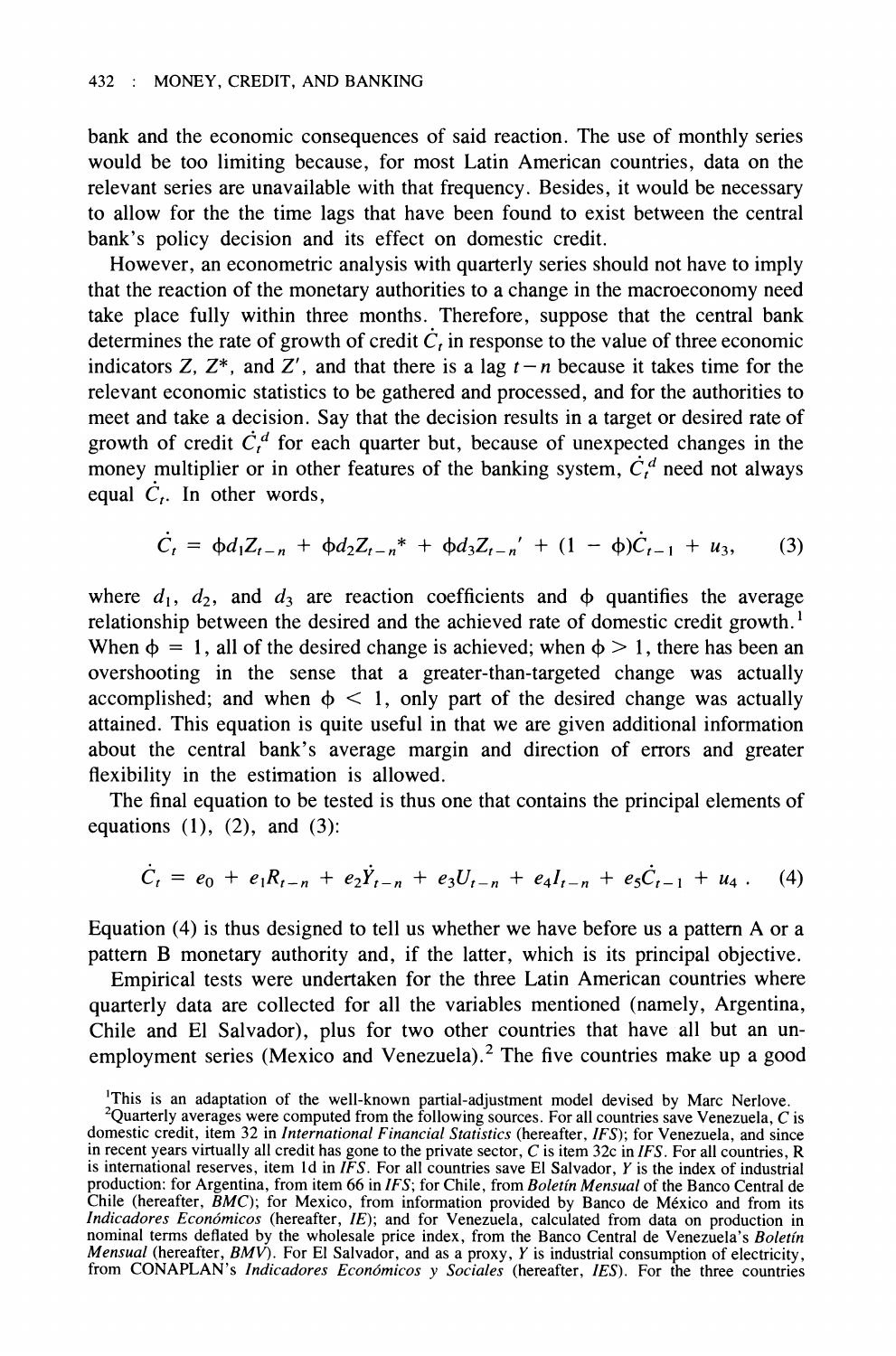**sample in the sense that it includes some with low inflation and exchange-rate stability (E1 Salvador, Venezuela, and, for the period studied, Mexico) as well as others with histories of chronic inflation and devaluation (Argentina and Chile). Two alternative indicators of impending changes in the country's competitive advantage were tried: inflation as measured by changes in the wholesale price index P, and by changes in the index of nominal wages W. A simple, one-quarter lag was**  specified  $n = 1$  so as to capture the immediate but systematic reaction of the central **bank to a given change in any of the macroeconomic variables. However, since all central banks have very current information on the level of international reserves, and since many of them are responsible for computing the wholesale price index, two alternative series for R and P were generated. By calculating the quarterly average in two different ways, the second series allows for a lag that is shorter by one month than the standard one quarter.3** 

### **3. EMPIRICAL RESULTS**

**Table 1 shows the results obtained when estimating equation (4) in the**  above-described manner. There is an estimate for each country with  $I = P$  and another where  $I = W$ , and both incorporate the statistically more successful **definition of R and P.4 Since in the cases of Mexico and Venezuela the coefficient of**   $C_{t-1}$  was statistically insignificant at the 0.10 level, the results shown are those obtained when the variable was omitted.<sup>5</sup> For greater clarity, the table only indicates **the estimated sign and value of those coefficients that achieved, as a minimum, the 0.10 level of significance in a one-tailed test.** 

**As can be observed, this reaction function can explain in four of the five cases between 57 percent and 79 percent of the quarterly variation in domestic credit. However, our main interest clearly lies with the variables that reach statistical significance. On the basis of this criterion, Argentina and Chile appear to have had pattern B monetary authorities, whereas E1 Salvador, Mexico, and Venezuela seem**  to have had pattern A central banks. In the former two countries,  $Y_{t-1}$  and  $P_{t-1}$ (and, in Argentina,  $W_{t-1}$  as well) enter with positive coefficients, thus suggesting

**involved, U is the urban rate of unemploynent; for Argentina, from the Ministerio de Economia y Trabajo's lnforme Economico and from FIEL's lndicadores de Coyuntura (hereafter, lC); for Chile, from BMC; and for El Salvador, calculated from data in lES.** 

<sup>&</sup>lt;sup>3</sup>For all countries, P is the wholesale price index: for Argentina, from the Instituto Nacional de **Estadistica y Censos' Boletin de Estadistica and from lC; for Chile, from item 63 in lFS; for El Salvador, from lES; for Mexico, from the Banco de Mexico's annual reports and from lE; and for Venezuela, from BMV. For all countries, W is the index of nominal wages and salaries, usually in manufacturing: for Argentina, from lC; for Chile, from BMC; for El Salvador, from lES; for Mexico, item 65 in lFS; and for Venezuela, from the United Nations Monthly Bulletin of Statistics. The two series on R and P were**  calculated as follows: for example,  $1969.1 = (Jan. + Feb. + Mar.)/3$  for the first series, and 1969.I<br>= (Feb. + Mar. + Apr.)/3 for the second series. Hereafter, R and P denote use of the first series and  $R^*$  and  $P^*$  denote use o

<sup>&</sup>lt;sup>4</sup>For Argentina,  $R = R^*$ , and for Chile,  $R = R^*$  and  $P = P^*$ .

**sThis was done in order to show results that are free from the problems commonly associated with the use of the lagged dependent variable as an independent variable, although this Nerlove-type partial-adjustment model, unlike the similar Koyck model, does not embody an autoregressive scheme.**  For the two cases where  $C_{t-1}$  is included, and the sample is sufficiently large (Argentina and Chile), **the Durbin h statistic is shown.**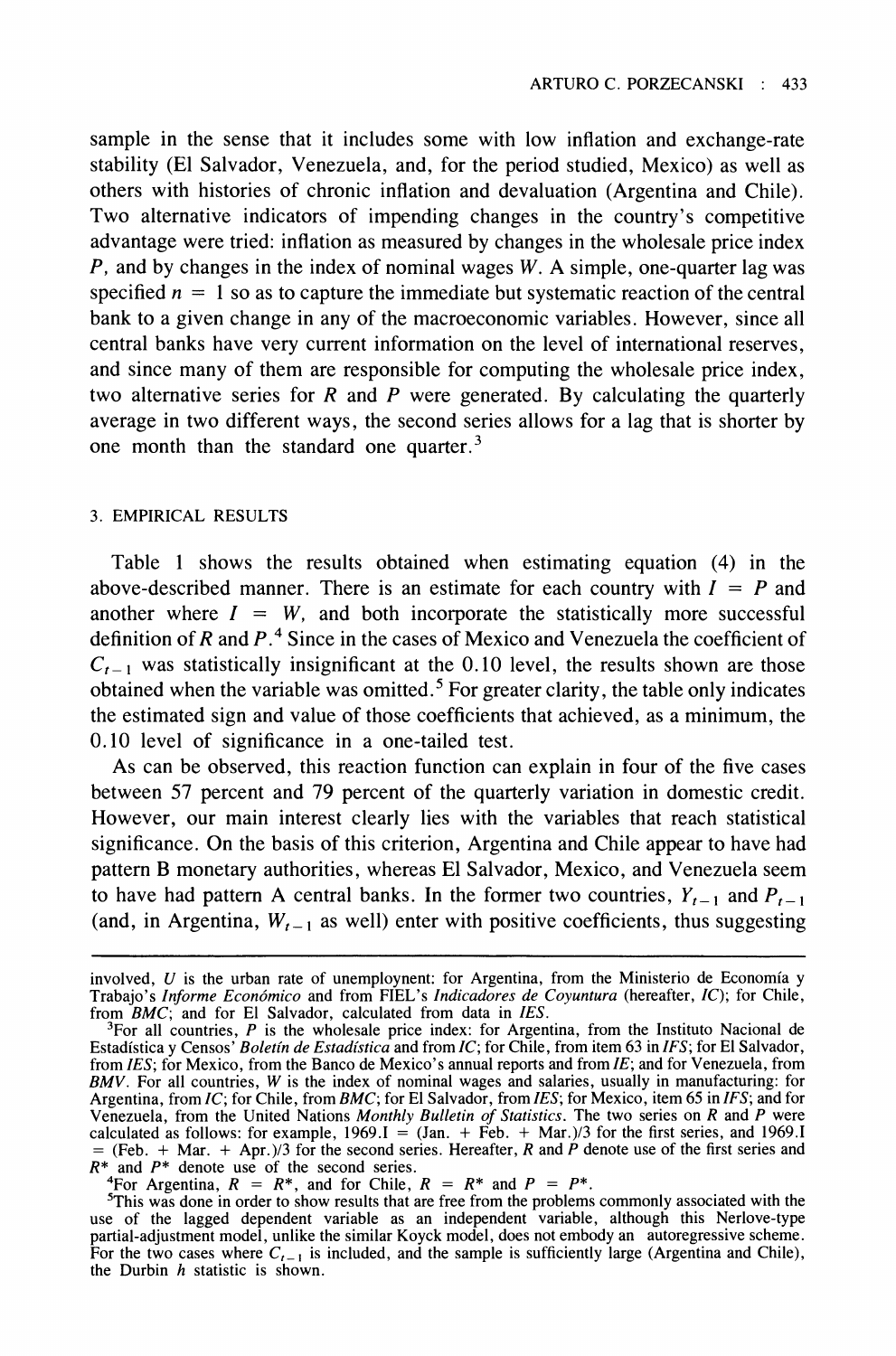TABLE 1

 $+ e_2 U + e_3 U + e_4 U + e_5 C + u_6$ ECONOMIC DETERMINANTS OF THE RATE OF GROWTH OF DOMESTIC CREDIT<br>EQUATION  $C = \epsilon_0 + \epsilon_1 R$ ,  $+ \epsilon_2 V$ ,  $+ \epsilon_3 U$ ,  $+ \epsilon_4 U$ ,  $+ \epsilon_5 C$ ,  $+ \epsilon_5 C$ ,  $+ \epsilon_6 C$ 

**Country eo el e2 e3 (1 \_ P) (I- W) es R2lF D-W or DH/DF**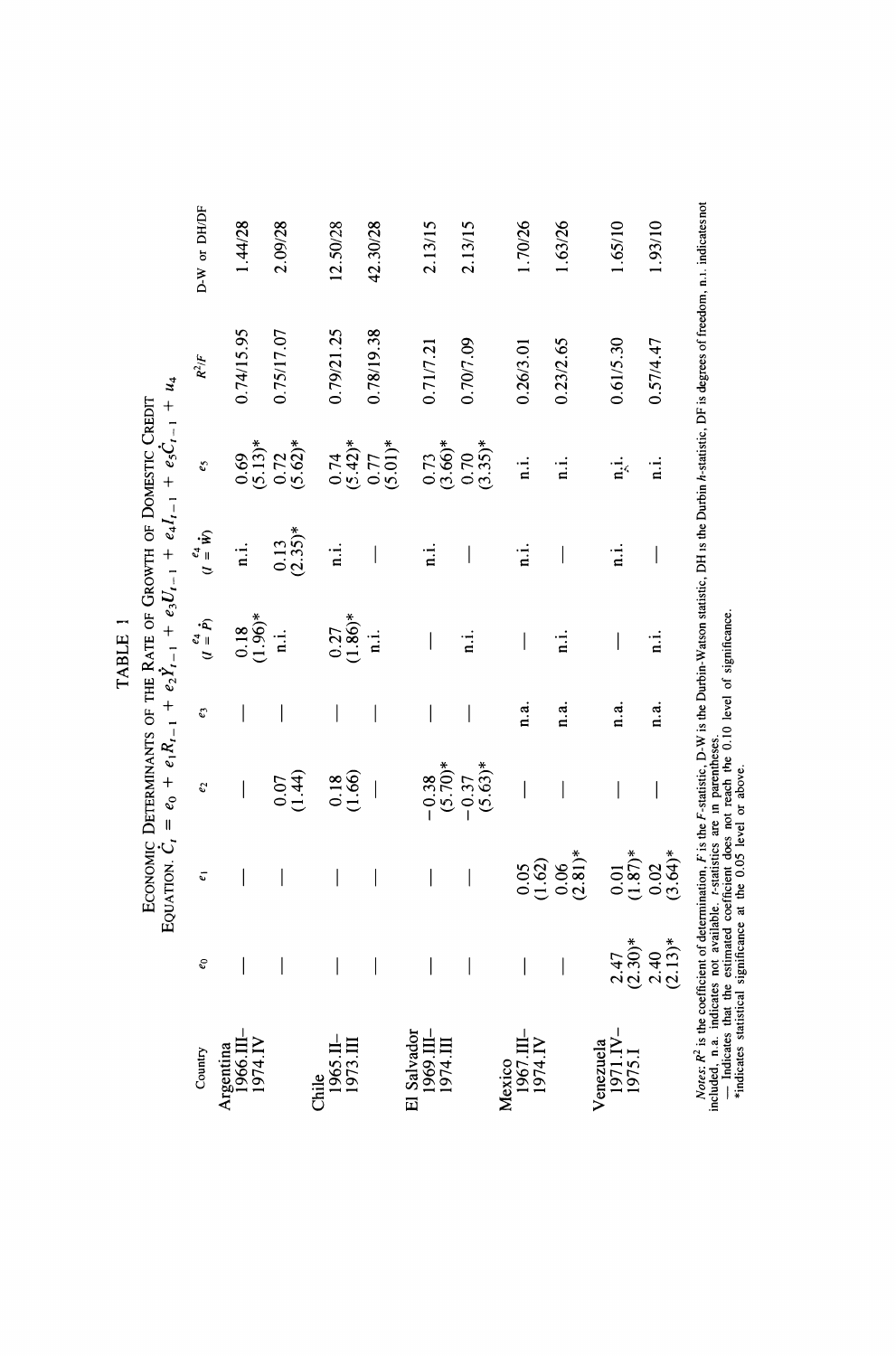**the pursuit of one or two of the objectives consistent with a pattern B: the supplementing of government revenues through monetary expansion and/or the maintenance of a certain level of real liquidity in the economy even when that means validating, in whole or in part, past inflationary pressures. Over the long run, neither the Argentine nor the Chilean central bank authorities appear to have utilized monetary policy in direct response to changes in the rate of unemployment.6** 

**With regard to the latter three countries, it is possible to observe that in Mexico**  and Venezuela  $R_{t-1}$  enters with positive coefficients, and that in El Salvador  $Y_{t-1}$ **does so with a negative coefficient. This is consistent with a pattern A monetary policy, where the growth of domestic credit takes place in accordance with observed and, in one case, anticipated balance-of-payments developments.7** 

But perhaps it is unreasonable to assume that monetary policy in these five **countries can actually be studied over a period of several years without making**  some explicit allowance for the fact that policy objectives can change over time, particularly when there are major changes in the political context within which the central bank has to operate. One relatively simple way of quantifying the effect of **politics on the reaction pattern of central banks is to reestimate equation (4) with the addition of slope dummies for specific political regimes. Dummies were thus assigned a value of 1 during the observations corresponding to the second of the two politicai administrations in Chile, E1 Salvador, Mexico, and Venezuela that are encompassed in the sample.8** 

**The results show that in E1 Salvador and Venezuela a change in the head of government did not result in a change of central bank objectives, as all of the slope**  dummy coefficients proved insignificantly different from zero-perhaps because **these central banks enjoyed remarkable autonomy or because the change in presidency did not entail a shift in government priorities.** 

**However, in Chile and Mexico the presidencies of Allende and Echeverria did**  have a measurable consequence upon the actions of the central bank. The coeffi**cients of the two equations with the best statistical fit appear in Table 2.9 The signs**  of  $f_2$  and  $f_4$  in the estimates for Chile continue to suggest a pattern B monetary policy, but both equations also imply a radical change in the relationship between  $\dot{C}_t$ and both  $R_{t-1}$  and  $U_{t-1}$  during the Allende administration. Although traditionally **there was no systematic relationship between international reserves and domestic**  credit ( $f_1 = 0$ ), during the Allende period a negative correlation emerges ( $f_1$  +  $f_6 = -0.28$  or  $-0.34$ ). This is inconsistent with patterns A and B, and **can only be interpreted in light of what is now known about the period: a** 

 ${}^{9}$ For Chile,  $P = P^*$ .

**<sup>6</sup>However, on the Chilean case, see below.** 

<sup>&</sup>lt;sup>7</sup>However, on the Mexican case, see below. It is worth noting that  $\phi = 1$  in the case of Mexico and Venezuela and that  $\phi = 0.3$  in the other countries.

**<sup>8</sup>The subperiods are the following ones: for Chile, President Frei (1965.II-1970.III) and President Allende (1970.IV-1973.III); for El Salvador, President Sanchez (1969.III-1972.II) and Pres-ident Molina (1972.III-1974.III); for Mexico, President Diaz Ordaz (1967.III-1970.IV) and**  President Echeverría (1971.I–1974.IV); and for Venezuela, President Caldera (1971.IV–1974.I) and President Pérez (1974.II–1975.I). This breakdown was not attempted for Argentina because the **sample includes four presidential subperiods, some of which were too short to be meaningful for our purposes.**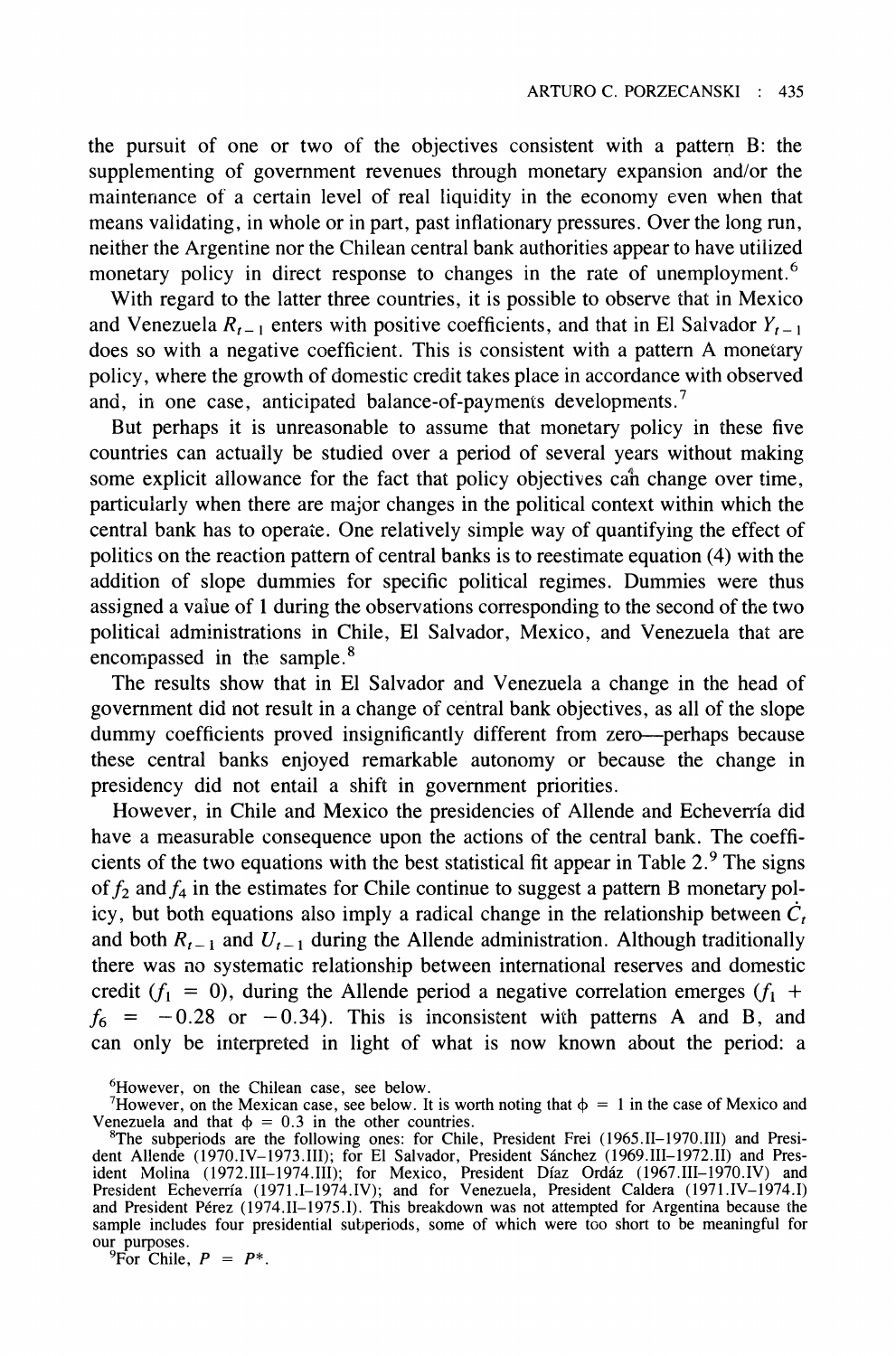|  |                                                                                                                                                                                                                               | $\tilde{r}^{(n)}_{\epsilon}$ | $\mathbf{u}$                                              | $\begin{array}{c} \end{array}$ | $\ddot{a}$                              |                                    |                          |                                      |
|--|-------------------------------------------------------------------------------------------------------------------------------------------------------------------------------------------------------------------------------|------------------------------|-----------------------------------------------------------|--------------------------------|-----------------------------------------|------------------------------------|--------------------------|--------------------------------------|
|  | $a^{6} = p$                                                                                                                                                                                                                   | $\bigg $                     | $\ddot{a}$ .                                              | $\mid$                         |                                         | $\ddot{a}$                         |                          |                                      |
|  | MONETARY POLICY DURING THE ALLENDE AND ECHEVERRÍA REGIMES<br>EQUATION: $C_t = f_0 + f_1 R_{t-1} + f_2 Y_{t-1} + f_3 U_{t-1} + f_4 I_{t-1} + f_5 C_{t-1}$<br>+ $f_6 DR_{t-1} + f_7D Y_{t-1} + f_8DU_{t-1} + f_9DU_{t-1} + u_5$ | $\zeta$                      | $0.42$<br>$(4.25)$ *                                      | $0.47$<br>$(4.48)*$            | n.a.                                    |                                    | 1.3.                     |                                      |
|  |                                                                                                                                                                                                                               | $\mathcal{L}$                |                                                           | $\overline{\phantom{a}}$       | $\overline{\phantom{a}}$                |                                    | $\overline{\phantom{a}}$ |                                      |
|  |                                                                                                                                                                                                                               | Ś                            | $-0.28$<br>(2.87)*                                        | $-0.34$<br>(3.31)*             | $-0.07$<br>(1.80)*                      |                                    | $-0.08$<br>(2.22)*       |                                      |
|  |                                                                                                                                                                                                                               | $\mathcal{L}$                |                                                           | $\bigg $                       | $\ddot{a}$ .                            |                                    | $\ddot{a}$               |                                      |
|  |                                                                                                                                                                                                                               | $\mu = W$                    | $\ddot{a}$ .                                              | $0.53$<br>$(1.84)$ *           | $\mathbf{u}$                            |                                    | $\overline{\phantom{a}}$ |                                      |
|  |                                                                                                                                                                                                                               | $\mu_{i}^{(n)}(l=n)$         | $\frac{0.52}{(1.37)}$                                     | $\ddot{a}$                     |                                         |                                    | $\ddot{a}$ .             |                                      |
|  |                                                                                                                                                                                                                               | $\mathfrak{c}$               | $DF = 24$<br>$(2.08)*$<br>$-0.17$                         | $-0.25$<br>$(3.23)*$           | $DF = 24$<br>n.a.                       | $DF = 23$                          | n.a.                     | DF = $23$                            |
|  |                                                                                                                                                                                                                               | $f_2$ --                     | $= 2.45$<br>$\begin{array}{c} 0.26 \\ (1.58) \end{array}$ | $0.16$<br>(1.32)               | $PH = 0.18$<br>$\overline{\phantom{a}}$ |                                    |                          |                                      |
|  |                                                                                                                                                                                                                               | $\zeta$                      | E                                                         | $\overline{\phantom{a}}$       | $0.18$<br>$(2.40)*$                     | $R^2 = 0.37$ $F = 2.21$ D-W = 1.86 | $0.20$<br>$(3.00)*$      | $R^2 = 0.38$ $F = 2.35$ $D-W = 1.82$ |
|  |                                                                                                                                                                                                                               |                              | $R^2 = 0.92$ $F = 26.31$                                  |                                | $R^2 = 0.89$ $F = 22.21$                |                                    |                          |                                      |
|  |                                                                                                                                                                                                                               | Ŝ                            | $(3.08)*$<br>19.35                                        | $24.52$<br>(3.84)*             | $-12.00$<br>(1.89)*                     |                                    | $-12.58$<br>(2.19)*      |                                      |
|  |                                                                                                                                                                                                                               | Country                      | Chile                                                     |                                | Mexico                                  |                                    |                          |                                      |

TABLE 2